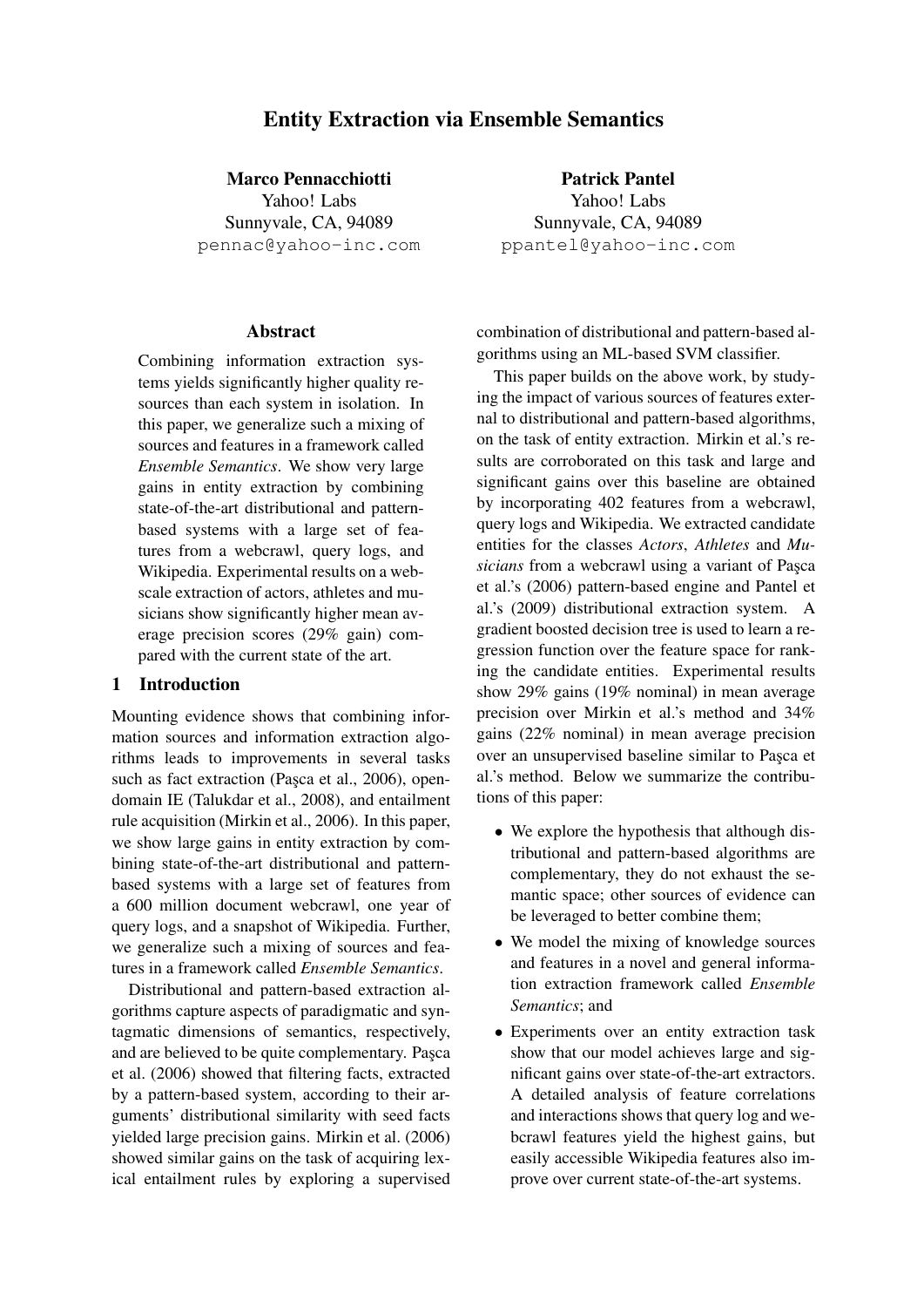

Figure 1: The *Ensemble Semantics* framework for information extraction.

The remainder of this paper is organized as follows. In the next section, we present our Ensemble Semantics framework and outline how various information extraction systems can be cast into the framework. Section 3 then presents our entity extraction system as an instance of Ensemble Semantics, comparing and contrasting it with previous information extraction systems. Our experimental methodology and analysis is described in Section 4 and shows empirical evidence that our extractor significantly outperforms prior art. Finally, Section 5 concludes with a discussion and future work.

# 2 Ensemble Semantics

Ensemble Semantics (ES) is a general framework for modeling information extraction algorithms that combine multiple sources of information and multiple extractors. The ES framework allows to:

- Represent multiple sources of knowledge and multiple extractors of that knowledge;
- Represent multiple sources of features;
- Integrate both rule-based and ML-based knowledge ranking algorithms; and
- Model previous information extraction systems (i.e., backwards compatibility).

# 2.1 ES Framework

ES can be instantiated to extract various types of knowledge such as entities, facts, and lexical entailment rules. It can also be used to better understand the commonalities and differences between existing information extraction systems.

After presenting the framework in the next section, Section 2.2 shows how previous information extraction algorithms can be cast into ES. In Section 3 we describe our novel entity extraction algorithm based on ES.

The ES framework is illustrated in Figure 1. It decomposes the process of information extraction into the following components:

Sources (S): textual repositories of information, either structured (e.g., a database such as DBpedia), semi-structured (e.g., Wikipedia Infoboxes or HTML tables) or unstructured (e.g., news articles or a webcrawl).

Knowledge Extractors (KE): algorithms responsible for extracting candidate instances such as entities or facts. Examples include fact extraction systems such as (Cafarella et al., 2005) and entity extraction systems such as (Pasca, 2007).

Feature Generators (FG): methods that extract evidence (features) of knowledge in order to decide which candidate instances extracted from KEs are correct. Examples include capitalization features for named entity extractors, and the distributional similarity matrix used in (Pasca et al., 2006) for filtering facts.

Aggregator (A). A module collecting and assembling the instances coming from the different extractors. This module keeps the *footprint* of each instance, i.e. the number and the type of the KEs that extracted the instance. This information can be used by the Ranker module to build a ranking strategy, as described below.

**Ranker (R):** a module for ranking the knowledge instances returned from KEs using the features generated by FGs. Ranking algorithms may be rule-based (e.g., the one using a threshold on distributional similarity in (Pasca et al.,  $2006$ )) or ML-based (e.g., the SVM model in (Mirkin et al., 2006) for combining pattern-based and distributional features).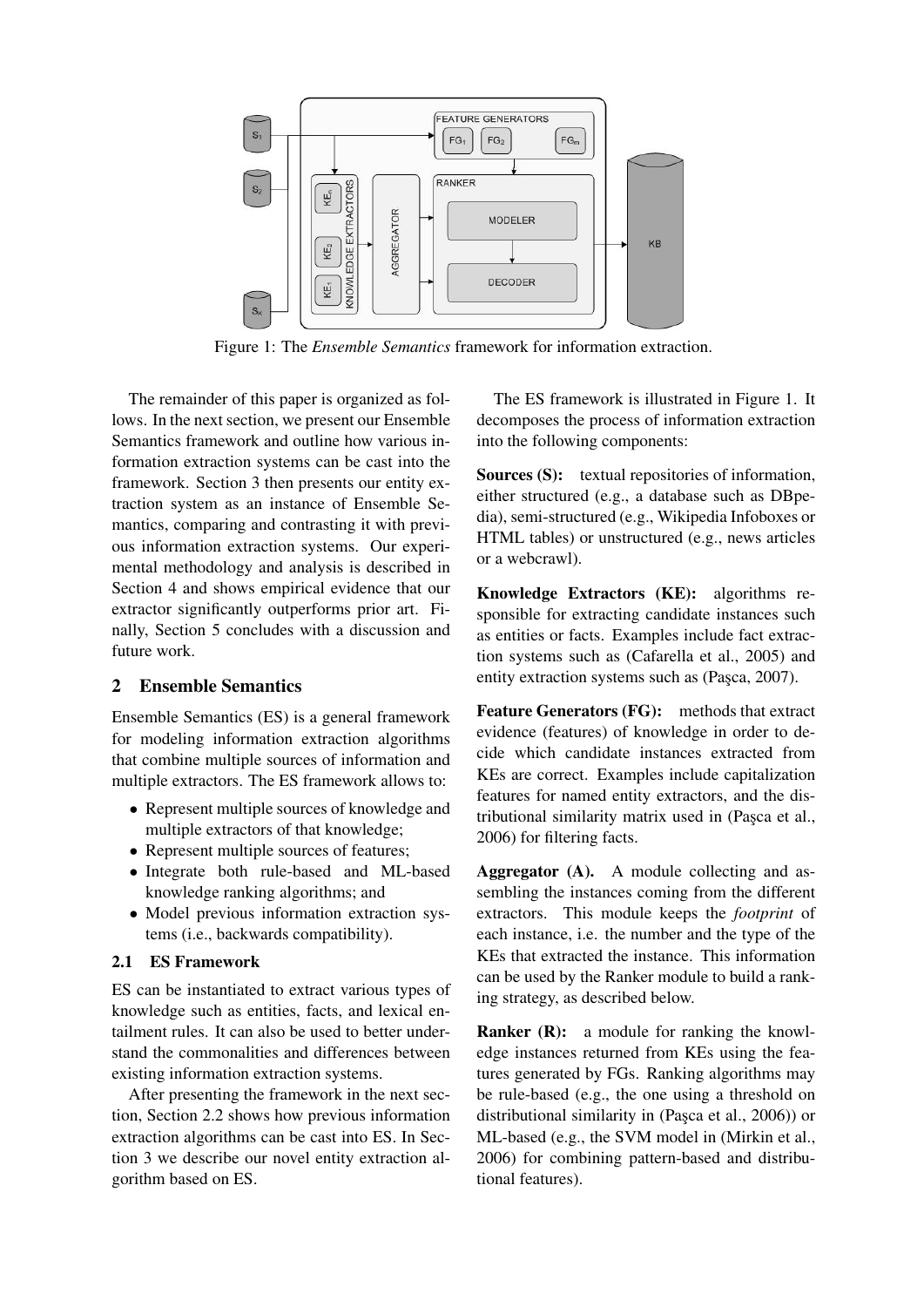The Ranker is composed of two sub-modules: the Modeler and the Decoder. The *Modeler* is responsible for creating the model which ranks the candidate instances. The *Decoder* collects the candidate instances from the Aggregator, and applies the model to produce the final ranking.

In rule-based systems, the Modeler corresponds to a set of manually crafted or automatically induced rules operating on the features (e.g. a combination of thresholds). In ML-based systems, it is an actual machine learning algorithm, that takes as input a set of labeled training instances, and builds the model according to their features. Training instances can be obtained as a subset of those collected by the Aggregator, or from some external resource. In many cases, training instances are manually labeled by human experts, through a long and costly editorial process.

Information sources (S) serve as inputs to the system. Some sources will serve as sources for knowledge extractors to generate candidate instances, some will serve as sources for feature generators to generate features or evidence of knowledge, and some will serve as both.

#### 2.2 Related Work

To date, most information extraction systems rely on a model composed of a single source  $S$ , a single extractor  $KE$  and a single feature generator  $FG$ . For example, many classic relation extraction systems (Hearst, 1992; Riloff and Jones, 1999; Pantel and Pennacchiotti, 2006; Paşca et al., 2006) are based on a single pattern-based extractor KE, which is seeded with a set of patterns or instances for a given relation (e.g. the pattern *'X starred in Y'* for the *act-in* relation). The extractor then iteratively extracts new instances until a stop condition is met. The resulting extractor scores are proposed by FG as a feature. The *Ranker* simply consists of a sorting function on the feature from  $FG$ .

Systems such as the above that do not consist of multiple sources, knowledge extractors or feature generators are not considered Ensemble Semantics models, even though they can be cast into the framework. Recently, some researchers have explored more complex systems, having multiple sources, extractors and feature generators. Below we show examples and describe how they map as Ensemble Semantics systems. We use this characterization to clearly outline how our proposed entity extraction system, proposed in Section 3, differs from previous work.

Talukdar et al. (2008) present a weaklysupervised system for extracting large sets of class-instance pairs using two knowledge extractors: a pattern-based extractor supported by distributional evidence, which harvests candidate pairs from a Web corpus; and a table extractor that harvests candidates from Web tables. The *Ranker* uses graph random walks to combine the information of the two extractors and output the final list. The authors show large improvements in coverage with little precision loss.

Mirkin et al. (2006) introduce a machine learning system for extracting lists of lexical entailments (e.g. 'government'  $\rightarrow$  'organization'). They rely on two knowledge extractors, operating on a same large textual source: a pattern-based extractor, leveraging the Hearst (1992) *is-a* patterns; and a distributional extractor applied to a set of entailment seeds. Candidate instances are passed to an SVM *Ranker*, which uses features stemming from the two extractors, to decide which instances are output in the final list. The authors report a  $+9\%$ increase in F-measure over a rule-based system that takes the union of the instances extracted by the two modules.

Other examples include the system for taxonomic-relation extraction by Cimiano et al. (2005), using a pool of feature generators based on pattern-based, distributional and WordNet techniques; and Pasca and Van Durme's (2008) system that uses a Web corpus and query logs to extract semantic classes and their attributes.

Similarly to these methods, our proposed entity extractor (Section 3) utilizes multiple sources and extractors. A key difference of our method lies in the Feature Generator module. We propose several generators resulting in 402 features extracted from Web pages, query logs and Wikipedia articles. The use of these features results in dramatic performance improvements, reported in Section 4.

### 3 ES for Entity Extraction

Entity extraction is a fundamental task in NLP responsible for extracting instances of semantic classes (e.g., *'Brad Pitt'* and *'Tom Hanks'* are instances of the class *Actors*). It forms a building block for various NLP tasks such as ontology learning (Cimiano and Staab, 2004) and co-reference resolution (Mc Carthy and Lehn-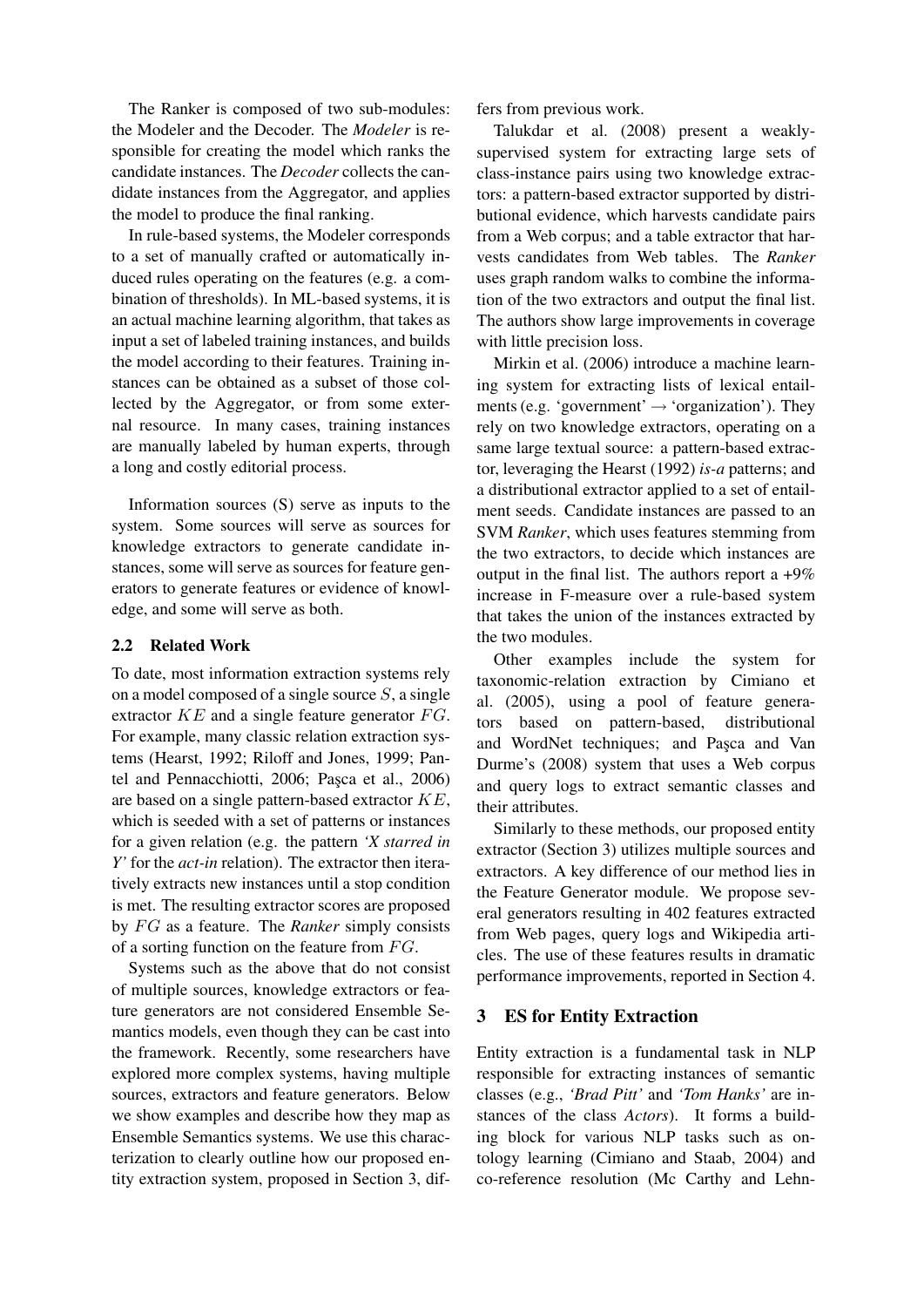| <b>Family</b>   | <b>Type</b>     |                   | <b>Features</b>                                                                         |
|-----------------|-----------------|-------------------|-----------------------------------------------------------------------------------------|
| Web $(w)$       | Frequency       | (wF)              | term frequency; document frequency; term frequency as noun phrase                       |
|                 | Pattern         | (wP)              | confidence score returned by $KE_{pat}$ ; pmi with the 100 most reliable patterns       |
|                 |                 |                   | used by $KE_{nat}$                                                                      |
|                 | Distributional  | (wD)              | distributional similarity with the centroid in $KE_{dis}$ ; distributional similarities |
|                 |                 |                   | with each seed in $S$                                                                   |
|                 | <b>Termness</b> | (wT)              | ratio between term frequency as noun phrase and term frequency; pmi between             |
|                 |                 |                   | internal tokens of the instance; capitalization ratio                                   |
| Query $log(q)$  | Frequency       | $\overline{(qF)}$ | number of queries matching the instance; number of queries containing the in-           |
|                 |                 |                   | stance                                                                                  |
|                 | Co-occurrence   | (qC)              | query log pmi with any seed in $S$                                                      |
|                 | Pattern         | (qP)              | pmi with a set of trigger words $\mathcal T$ (i.e., the 10 words in the query logs with |
|                 |                 |                   | highest pmi with $S$ )                                                                  |
|                 | Distributional  | (qD)              | distributional similarity with $S$ (vector coordinates consist of the instance's pmi    |
|                 |                 |                   | with the words in $T$ )                                                                 |
|                 | <b>Termness</b> | (qT)              | ratio between the two frequency features $F$                                            |
| Web table $(t)$ | Frequency       | (tF)              | table frequency                                                                         |
|                 | Co-occurrence   | (tC)              | table <i>pmi</i> with S; table <i>pmi</i> with any seed in S                            |
| Wikipedia $(k)$ | Frequency       | (kF)              | term frequency                                                                          |
|                 | Co-occurrence   | (kC)              | pmi with any seed in $S$                                                                |
|                 | Distributional  | (kD)              | distributional similarity with $S$                                                      |

Table 1: Feature space describing each candidate instance  $(S$  indicates the set of seeds for a given class).

ert, 2005). Search engines such as Yahoo, Live, and Google collect large sets of entities (Pasca, 2007; Chaudhuri et al., 2009) to better interpret queries (Tan and Peng, 2006), to improve query suggestions (Cao et al., 2008) and to understand query intents (Hu et al., 2009). Entity extraction differs from the similar task of named entity extraction, in that classes are more fine-grained and possibly overlapping.

Below, we propose a new method for entity extraction built on the ES framework (Section 3.1). Then, we comment on related work in entity extraction (Section 3.2).

# 3.1 ES Entity Extraction Model

In this section, we propose a novel entity extraction model following the Ensemble Semantics framework presented in Section 2. The sources of our systems can come from any textual corpus. In our experiments (described in Section 4.1), we extracted entities from a large crawl of the Web, and generated features from this crawl as well as query logs and Wikipedia.

### 3.1.1 Knowledge extractors

Our system relies on two knowledge extractors: one pattern-based and the other distributional.

**Pattern-based extractor** ( $KE_{pat}$ ). We reimplemented Paşca et al.'s (2006) state-of-the-art webscale fact extractor, which, given seed instances of a binary relation, finds instances of that relation. We extract entities of a class, such as *Actors*, by instantiating typical relations involving that class such as *act-in(Actor, Movie)*. We instantiate such relations instead of the classical *is-a* patterns since these have been shown to bring in too many false positives, see (Pantel and Pennacchiotti, 2006) for a discussion of such generic patterns. The extractor's confidence score for each instance is used by the *Ranker* to score the entities being extracted. Section 4.1 lists the system parameters we used in our experiments.

**Distributional extractor** ( $KE_{dis}$ ). We use Pantel et al.'s (2009) distributional entity extractor. For each noun in our source corpus, we build a context vector consisting of the noun chunks preceding and following the target noun, scored using pointwise mutual information  $(pmi)$ . Given a small set of seed entities  $S$  of a class, the extractor computes the centroid of the seeds' context vectors as a geometric mean, and then returns all nouns whose similarity with the centroid exceeds a threshold  $\tau$  (using the cosine measure between the context vectors). Full algorithmic details are presented in (Pantel et al., 2009). Section 4.1 lists the threshold and text preprocessing algorithms used in our experiments.

The *Aggregator* simply takes a union of the entities discovered by the two extractors.

# 3.1.2 Feature generators

Our model includes four feature generators, which compute a total of 402 features (full set described in Table 1). Each generator extracts from a specific source a *feature family*, as follows:

• *Web (w)*: a body of 600 million documents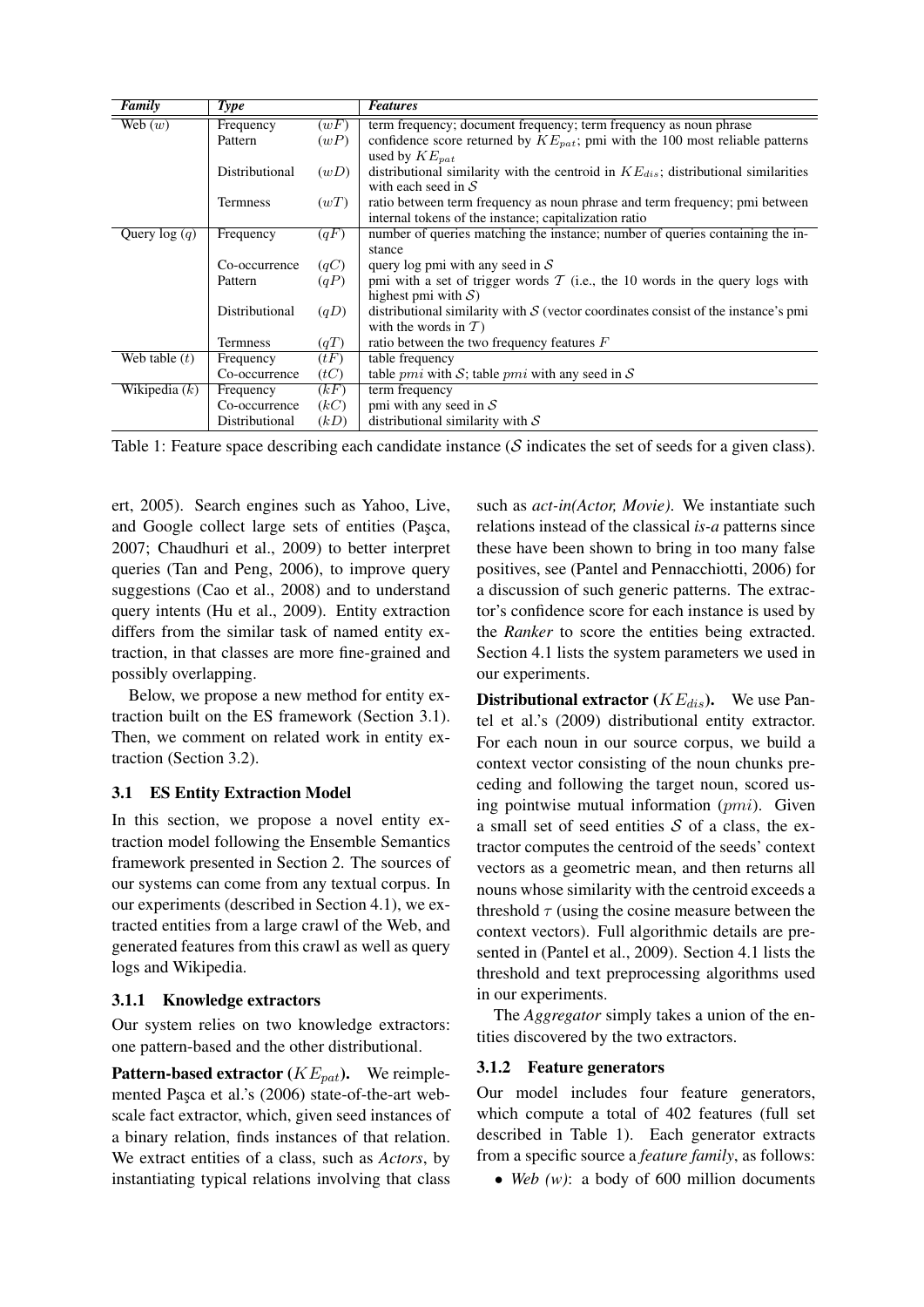crawled from the Web at Yahoo! in 2008;

- *Query logs (q)*: one year of web search queries issued to the Yahoo! search engine;
- *Web tables*: all HTML inner tables extracted from the above *Web* source; and
- *Wikipedia*: an official Wikipedia dump from February 2008, consisting of about 2 million articles.

Feature families are further subclassified into five types: *frequency (F)* (frequency-based features); *co-occurrence (C)* (features capturing first order co-occurrences between an instance and class seeds); *distributional (D)* (features based on the distributional similarity between an instance and class seeds); *pattern (P)* (features indicating class-specific lexical pattern matches); and *termness (T)* (features used to distinguish wellformed terms such as *'Brad Pitt'* from ill-formed ones such as *'with Brad Pitt'*). The seeds S used in many of the feature families are the same seeds used by the  $KE_{pat}$  extractor, described in Section 3.1.1.

The different seed families are designed to capture different semantic aspects: paradigmatic (D), syntagmatic (C and P), popularity (F), and term cohesiveness (T).

### 3.1.3 ML-based Ranker

Our *Modeler* adopts a supervised ML regression model. Specifically, we use a Gradient Boosted Decision Tree regression model - GBDT (Friedman, 2001), which consists of an ensemble of decision trees, fitted in a forward step-wise manner to current residuals. Friedman (2001) shows that by drastically easing the problem of overfitting on training data (which is common in boosting algorithms), GDBT competes with state-of-the-art machine learning algorithms such as SVM (Friedman, 2006) with much smaller resulting models and faster decoding time. The model is trained on a manually annotated random sample of entities taken from the *Aggregator*, using the features generated by the four generators presented in Section 3.1.2. The *Decoder* then ranks each entity according to the trained model.

### 3.2 Related Work

Entity extraction systems follow two main approaches: pattern-based and distributional. The *pattern-based approach* leverages lexico-syntactic patterns to extract instances of a given class. Most commonly used are *is-a* pattern families such as those first proposed by Hearst (1992) (e.g., *'Y such as X'* for matching *'actors such as Brad Pitt'*). Minimal supervision is used in the form of small sets of manually provided seed patterns or seed instances. This approach is very common in both the NLP and Semantic Web communities (Cimiano and Staab, 2004; Cafarella et al., 2005; Pantel and Pennacchiotti, 2006; Paşca et al., 2006).

The *distributional approach* uses contextual evidence to model the instances of a given class, following the distributional hypothesis (Harris, 1964). Weakly supervised, these methods take a small set of seed instances (or the class label) and extract new instances from noun phrases that are most similar to the seeds (i.e., that share similar contexts). Following Lin (1998), example systems include Fleischman and Hovy (2002), Cimiano and Volker (2005), Tanev and Magnini (2006), and Pantel et al. (2009).

# 4 Experimental Evaluation

This section reports our experiments, showing the effectiveness of our entity extraction system and the importance of our different feature families.

#### 4.1 Experimental Setup

Evaluated classes. We evaluate our system over three classes: *Actors* (movie, tv and stage actors); *Athletes* (professional and amateur); *Musicians* (singers, musicians, composers, bands, and orchestras)

System setup. We instantiated our knowledge extractors,  $KE_{pat}$  and  $KE_{dis}$  from Section 3.1.1, over our *Web* crawl of 600 million documents (see Section 3.1.2). The documents were preprocessed using Brill's POS-tagger (Brill, 1995) and the Abney's chunker (Abney, 1991). For  $KE_{dis}$ , context vectors are extracted for noun phrases recognized as NP-chunks with removed modifiers. The vector space includes the 250M most frequent noun chunks in the corpus.  $KE_{dis}$  returns as instances all noun phrases having a similarity with the seeds' centroid above  $\tau = 0.005^1$ . The sets of seeds S for  $KE_{dis}$  include 10, 24 and 10 manually chosen instances for respectively the *Actors*, *Athletes* and *Musicians* classes<sup>2</sup>. The sets of seeds  $\mathcal P$  for  $KE_{pat}$ 

 ${}^{1}$ Experimentally set on an independent development set.

<sup>2</sup>The higher number of seeds for *Athletes* is chosen to cover different sports.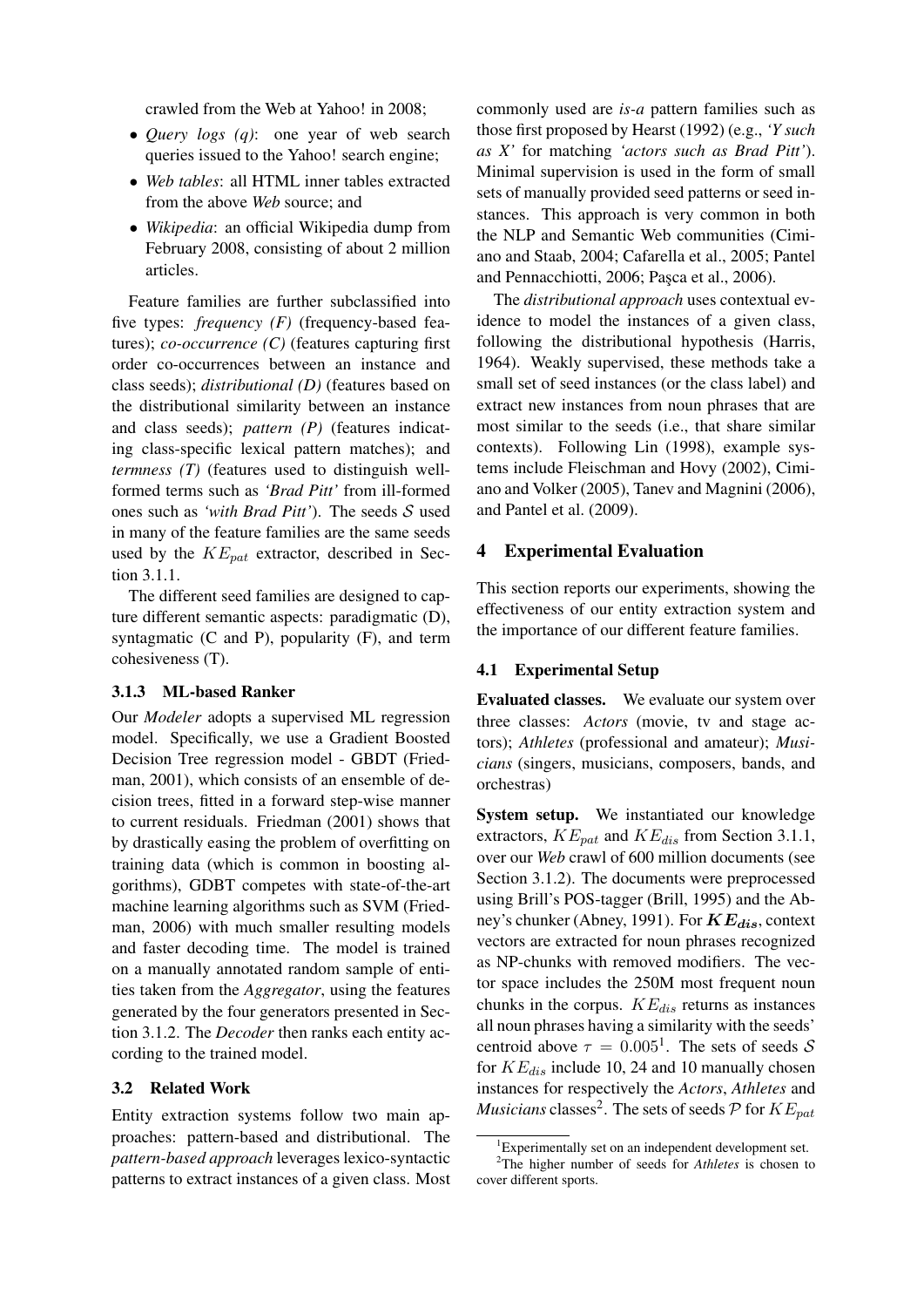| <b>Dataset</b>           | <b>Actors</b> | <b>Athletes</b> | <b>Musicians</b> |
|--------------------------|---------------|-----------------|------------------|
| $KE_{pat}$               | 58,005        | 40.816          | 125,657          |
| $KE_{dis}$               | 72,659        | 24.380          | 24.593           |
| $KE_{pat} \cup KE_{dis}$ | 113,245       | 61,709          | 142,694          |
| $KE_{pat} \cap KE_{dis}$ | 17,419        | 3,487           | 7,556            |
| R.                       | 500           | 500             | 500              |
|                          | $P = 80$      | $P = 2.58$      | $P = 1.34$       |
|                          | $N = 420$     | $N = 242$       | $N = 366$        |

Table 2: Number of extracted instances and the sample sizes  $(P \text{ and } N \text{ indicate positive and neg-}$ ative annotations).

include 11, 8 and 9 pairs respectively for the *Actors* (relation *acts-in*), *Athletes* (relation *plays-for*) and *Musicians* (relation *part-of-band*) classes. Table 6 lists all seeds for both  $KE_{dis}$  and  $KE_{pat}$ . The *GBDT ranker* uses an ensemble of 300 trees.<sup>3</sup>

Goldset Preparation. The number of instances extracted by  $KE_{pat}$  and  $KE_{dis}$  for each class is reported in Table 2. For each class, we extract a random sample  $R$  of 500 instances from  $KE_{pat} \cup KE_{dis}$ . A pool of 10 paid expert editors annotated the instances of each class in  $R$  as positive or negative. Inter-annotator overlap was 0.88. Uncertain instances were manually adjudicated by a separate paid expert editor, yielding a gold standard dataset for each class.

Evaluation Metrics. Entity extraction performance is evaluated using the *average precision* (AP) statistic, a standard information retrieval measure for evaluating ranking algorithms, defined as:

$$
AP(L) = \frac{\sum_{i=1}^{|L|} P(i) \cdot corr(i)}{\sum_{i=1}^{|L|} corr(i)} \tag{1}
$$

where  $L$  is a ranked list produced by an extractor,  $P(i)$  is the precision of L at rank i, and *corr(i)* is 1 if the instance at rank  $i$  is correct, and 0 otherwise. AP is computed over  $R$  for each class.

We also evaluate the *coverage*, i.e. the percentage of instances extracted by a system wrt those extracted by all systems.

In order to accurately compute statistical significance, our experiments are performed using 10 fold cross validation.

Baselines and comparisons. We compare our proposed ES entity extractor, using different feature configurations, with state-of-the-art systems (referred to as baselines *B\** below):

| System         | Actors |         |        | <b>Athletes</b> | <b>Musicians</b> |         |
|----------------|--------|---------|--------|-----------------|------------------|---------|
|                | AP     | Cov     | AP     | Cov             | AP               | Cov     |
| B1             | 0.729  | 51.2%   | 0.616  | 66.1%           | 0.570            | 88.1%   |
| B <sub>2</sub> | 0.618  | 64.1%   | 0.687  | 39.5%           | 0.681            | 17.2%   |
| B <sub>3</sub> | 0.676  | $100\%$ | 0.664  | 100%            | 0.576            | $100\%$ |
| B <sub>4</sub> | 0.715  | $100\%$ | 0.697  | 100%            | 0.579            | 100%    |
| <b>ES-all</b>  | 0.8601 | 100%    | 0.9151 | 100%            | 0.7881           | 100%    |

Table 3: Average precision (AP) and coverage (Cov) results for our proposed system *ES-all* and the baselines. ‡ indicates AP statistical significance at the 0.95 level wrt all baselines.

- **ES-all.** Our ES system, using  $KE_{pat}$  and  $KE_{dis}$ , the full set of feature families described in Section 3.1.2, and the GBDT ranker.
- **B1.**  $KE_{pat}$  alone, a state-of-the-art patternbased extractor reimplementing (Paşca et al., 2006), where the *Ranker* assigns scores to instances using the confidence score returned by  $KE_{pat}$ .
- **B2.**  $KE_{dis}$  alone, a state-of-the-art distributional system implementing (Pantel et al., 2009), where the *Ranker* assigns scores to instances using the similarity score returned by  $KE_{dis}$ alone.
- B3. A rule-based ES system, combining *B1* and *B2*. This system uses both  $KE_{pat}$  and  $KE_{dis}$ as extractors, and a *Ranker* that assigns scores to instances according to the sum of their normalized confidence scores.
- B4. A state-of-the-art machine learning system based on (Mirkin et al., 2006). This ES system uses  $KE_{pat}$  and  $KE_{dis}$  as extractors. The *Ranker* is a GBDT regression model, using the full sets of features derived from the two extractors, i.e.,  $wP$  and  $wD$  (see Table 1). GBDT parameters are set as for our proposed *ES-all* system.

### 4.2 Experimental Results

Table 3 summarizes the average-precision (AP) and coverage results for our *ES-all* system and the baselines. Figure 2 reports the precision at each rank for the *Athletes* class (the other two classes follow similar trends). Table 6 lists the top-10 entities discovered for each class on one test fold. *ES-all* outperforms all baselines in AP (all results are statistically significant at the 0.95 level), offering at the same time full coverage<sup>4</sup>.

<sup>&</sup>lt;sup>3</sup>GBDT model parameters were experimentally set on an independent development set as follows: trees=300, shrinkage=0.01, max\_nodes\_per\_tree=12, sample\_rate=0.5.

<sup>&</sup>lt;sup>4</sup>Recall that coverage is reported relative to all instances retrieved by extractors  $KE_{pat}$  and  $KE_{dis}$ .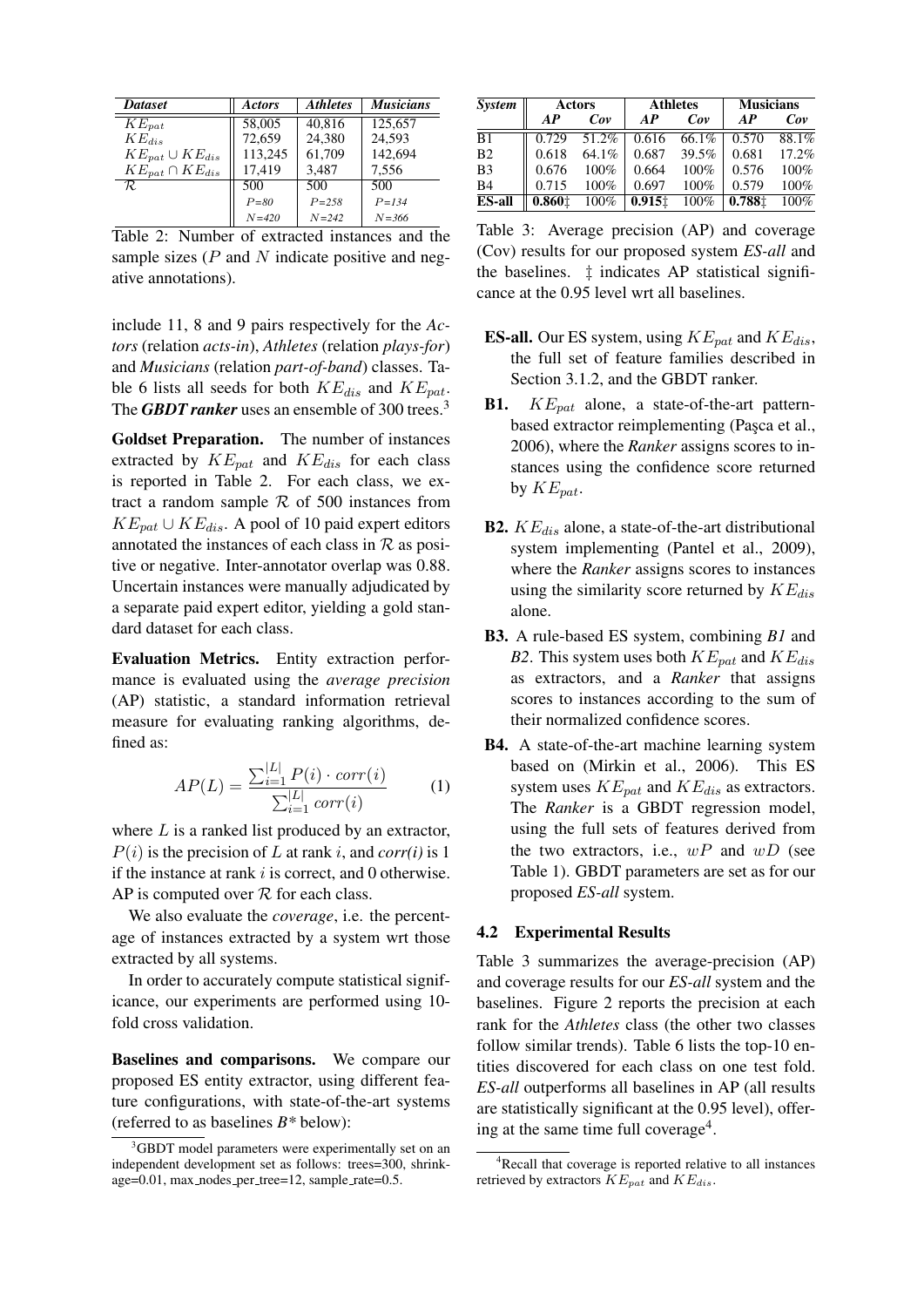

Figure 2: Precision at rank for the different systems on the *Athletes* class.

Our simple rule-based combination baseline, *B3*, leads to a large increase in coverage wrt the individual extractors alone (*B1* and *B2*) without significant impact on precision. The supervised MLbased combination baseline (*B4*) consistently improves AP across classes wrt the rule-based combination (*B3*), but without statistical significance. These results corroborate those found in (Mirkin et al., 2006), where this ML-based combination was reported to be significantly better than a rule-based one on the task of lexical entailment acquisition.

The large set of features adopted in *ES-all* accounts for a dramatic improvement in AP, indicating that existing state-of-the-art systems for entity extraction (reflected by our baselines strategies) are not making use of enough semantic cues. The adoption of evidence other than distributional and pattern-based, such as features coming from web documents, HTML tables and query logs, is here demonstrated to be highly valuable.

The above empirical claim can be grounded and corroborated by a deeper semantic analysis. From a semantic perspective, the above results translate in the observation that distributional and patternbased evidence do not completely capture all semantic aspects of entities. Other evidence, such as popularity, term cohesiveness and co-occurrences capture other aspects. For instance, in one of our *Actors* folds, the *B3* system ranks the incorrect instance *'Tom Sellek'* (a misspelling of *'Tom Selleck'*) in 9 th position (out of 142), while *ES-all* lowers it to the  $33^{rd}$  position, by relying on tablebased features (intuitively, tables contain much fewer misspelling than running text). Other than misspellings, *ES-all* fixes errors that are either typical of distributional approaches, such as the inclusion of instances of other classes (e.g. the movie *'Someone Like You'* often appears in contexts similar to those of *actors*); errors typical of pattern-based approaches, such as incorrect in-

| <b>System</b>  |                    | $\overline{MAP}$   |                    |                               |
|----------------|--------------------|--------------------|--------------------|-------------------------------|
|                | <b>Actors</b>      | <b>Athletes</b>    | <b>Musicians</b>   |                               |
| B <sub>3</sub> | 0.676              | 0.664              | 0.576              | 0.639                         |
| B4             | 0.715              | 0.697              | 0.579              | 0.664                         |
| $B4+w$         | $0.813^{\ddagger}$ | $0.908^{\ddagger}$ | $0.724^{\ddagger}$ | $0.815^{\ddagger}$            |
| $B4+q$         | $0.815^{\ddagger}$ | $0.905^{\ddagger}$ | $0.743^{\ddagger}$ | $0.821^{\ddagger}$            |
| B4+t           | $0.784^{\dagger}$  | $0.825^{\ddagger}$ | $0.727^{\ddagger}$ | $0.779^{\ddagger}$            |
| $B4+k$         | $0.776^{\dagger}$  | $0.825^{\ddagger}$ | 0.624              | $0.741^{\dagger}$             |
| $B4+w+q$       | $0.835^{1}$        | $0.915^{\ddagger}$ | $0.758^{\ddagger}$ | $0.836^{\ddagger}$            |
| $B4+w+t$       | $0.840*$           | $0.906^{\ddagger}$ | $0.774^{\ddagger}$ | $0.840^{\ddagger}$            |
| $B4+w+k$       | $0.814^{\ddagger}$ | $0.903^{\ddagger}$ | $0.725^{\ddagger}$ | $0.814^{\ddagger}$            |
| $B4+q+t$       | $0.847^{\ddagger}$ | $0.910^{\ddagger}$ | $0.774^{\ddagger}$ | $0.844^{\ddagger}$            |
| $B4+q+k$       | $0.832^{\ddagger}$ | $0.906^{\ddagger}$ | $0.748^{\ddagger}$ | $0.829^{\ddagger}$            |
| $B4+t+k$       | $0.817^{\ddagger}$ | $0.861^{\ddagger}$ | $0.743^{\ddagger}$ | $0.807^{\ddagger}$            |
| $B4+w+q+t$     | $0.846^{1}$        | $0.917^{\ddagger}$ | $0.782^{1}$        | $0.\overline{849^{\ddagger}}$ |
| $B4+w+q+k$     | $0.841^{\ddagger}$ | $0.916^{\ddagger}$ | $0.756^{\ddagger}$ | $0.838^{\ddagger}$            |
| $B4+w+t+k$     | $0.835^{\ddagger}$ | $0.906^{\ddagger}$ | $0.783^{\ddagger}$ | $0.841^{\ddagger}$            |
| Es-all         | $0.860*$           | $0.915^{\ddagger}$ | $0.788^{\ddagger}$ | $0.854^{\ddagger}$            |

Table 4: Overall AP results of the different feature configurations, compared to two baselines. † indicates statistical significance at the 0.95 level wrt *B3*. ‡ indicates statistical significance at 0.95 level wrt both *B3* and *B4*.

stances highly-associated with an ambiguous pattern (e.g., the pattern *'X of the rock band Y'* for finding *Musicians* matched an incorrect instance *'song submission'*); or errors typical of both, such as the inclusion of common nouns (e.g. *'country music hall'*) or too generic last names (e.g. *'Johnson'*). *ES-all* successfully recovers all these error by using termness, co-occurrence and frequency features.

We also compare *ES-all* with a state-of-the-art random walk system (*RW*) presented by Talukdar et al. (2008) (see Section 2.2 for a description). As we could not reimplement the system, we report the following indirect comparison. *RW* was evaluated on five entity classes, one of which, *NFL players*, overlaps with our *Athletes* class. On this class, they report 0.95 precision on the top-100 ranked entities. Unfortunately, they do not report coverage or recall statistics, making the interpretation of this analysis difficult. In an attempt to compare *RW* with *ES-all*, we evaluated the precision of our top-100 *Athletes*, obtaining 0.99. Using a random sample of our extracted *Athletes*, we approximate the precision of the top-22,000 *Athletes* to be  $0.97 \pm 0.01$  (at the 0.95 level).

#### 4.3 Feature Analysis

Feature family analysis: Table 4 reports the average precision (AP) for our system using different feature family combinations (see Table 1). Column 1 reports the family combinations; columns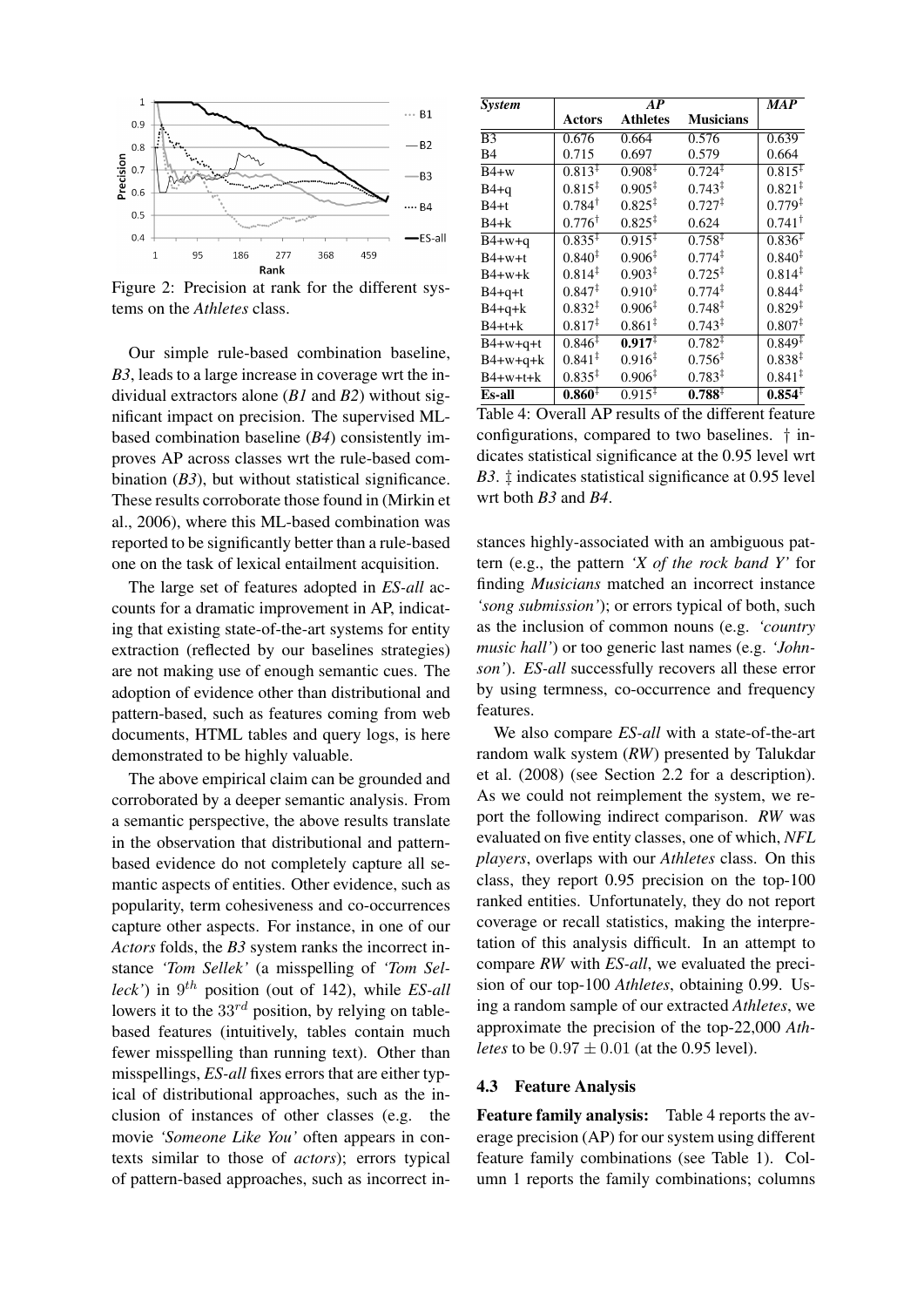2-4 report AP for each class; and column 5 reports the mean-average-precision (*MAP*) across classes. In all configurations, except the  $k$  family alone, and along all classes, our system significantly outperforms (at the 0.95 level) the baselines.

Rows 3-6 report the performance of each feature family alone.  $w$  and  $t$  are consistently better than q and  $k$ , across all classes.  $k$  is shown to be the least useful family. This is mostly due to data sparseness, e.g., in our experiments almost 40% of the test instances in the *Actors* sample do not have any occurrence in Wikipedia. However, without access to richer resources such as a webcrawl or query logs, the features from  $k$  do indeed provide large gains over current baselines (on average +10.2% and +7.7% over *B3* and *B4*).

Rows 7-12 report results for combinations of two feature families. All combinations (except those with  $k$ ) appear valuable, substantially increasing the single-family results in rows 3-6, indicating that combining different feature families (as suggested by the ES paradigm) is helpful. Second, it indicates that  $q$ ,  $w$  and  $t$  convey complementary information, thus boosting the regression model when combined together. It is interesting to notice that  $q+t$  tends to be the best combination, surprising given that  $t$  alone did not show high performance (row 5). One would expect the combination  $q+w$  to outperform  $q+t$ , but the good performance of  $q+t$  is mainly due to the fact that these two families are more complementary than *q+w*. To verify this intuition, we compute the Spearman correlation coefficient  $r$  among the rankings produced by the different combinations. As expected, *q* and *w* have a higher correlation ( $r = 0.82$ ) than *q* and *t* ( $r = 0.67$ ) and *w* and *t* ( $r = 0.66$ ), suggesting that  $q$  and  $w$  tend to subsume each other (i.e. no added information for the regression model).

Rows 13-15 report results for combinations of three feature families. As expected, the best combination is *q+w+t* with an average precision nearly identical to the full *ES-all* system. If one has access to Web or query log sources, then the value of the Wikipedia features tends to be subsumed by our web and query log features.

Feature by feature analysis: The feature families analyzed in the previous section consist of 402 features. For each trained GBDT model, one can inspect the resulting most important features (Friedman, 2001). Consistently, the two most important features for *ES-all* are, as ex-

| <b>System</b>     |        | $MA\overline{P}$ |                  |       |
|-------------------|--------|------------------|------------------|-------|
|                   | Actors | <b>Athletes</b>  | <b>Musicians</b> |       |
| B <sub>4</sub>    | 0.715  | 0.697            | 0.579            | 0.664 |
| $\overline{B}4+w$ | 0.813  | 0.908            | 0.724            | 0.815 |
| $B4+wF$           | 0.798  | 0.865            | 0.679            | 0.781 |
| $B4+wT$           | 0.806  | 0.891            | 0.717            | 0.805 |
| $B4+t$            | 0.784  | 0.825            | 0.727            | 0.779 |
| $B4+tF$           | 0.760  | 0.802            | 0.701            | 0.781 |
| $B4+tC$           | 0.771  | 0.815            | 0.718            | 0.805 |
| $B4+q$            | 0.815  | 0.905            | 0.743            | 0.821 |
| $B4 + qF$         | 0.786  | 0.890            | 0.693            | 0.790 |
| $B4+qC$           | 0.715  | 0.738            | 0.581            | 0.678 |
| $B4 + qD$         | 0.735  | 0.709            | 0.644            | 0.696 |
| $B4+qP$           | 0.779  | 0.796            | 0.648            | 0.741 |
| $B4 + qT$         | 0.780  | 0.868            | 0.725            | 0.791 |
| $B4+qF+qW+qT$     | 0.816  | 0.906            | 0.743            | 0.822 |
| <b>ES-all</b>     | 0.860  | 0.915            | 0.788            | 0.854 |

Table 5: Ablation study of the web  $(w)$ , query $log(q)$  and table (t) features (bold letters indicate whole feature families).

pected, the confidence scores of  $KE_{pat}$  and  $KE<sub>dis</sub>$ . This suggests that syntagmatic and paradigmatic information are most important in defining the semantics of entities. Also very important, in third position, is a feature from  $qT$ , namely the ratio between the number of queries matching the instance and the number of queries containing it as a substring. This feature is a strong indicator of termness.

Webcrawl term frequencies and document frequencies (from the  $wF$  set) are also important. Very frequent and infrequent instances were found to be often incorrect (e.g., respectively *'song'* and *'Brad Pitttt'*). Table PMI (a feature in the  $qC$  family) also ranked high in importance: instances that co-occurr very frequently in the same column/row with seeds  $S$  are often found to be correct (e.g., a column containing the seeds *'Brad Pitt'* and *'Tom Hanks'* will likely contains other actors). Other termness  $(T)$ , frequency-based  $(F)$  and cooccurrence  $(C)$  features also play some role in the model.

Variable importance is only an intrinsic indicator of feature relevance. In order to better assess the actual impact of the single features on AP, we ran our system on each feature type: results for the web  $(w)$ , query  $log(q)$  and table  $(t)$ families are reported in Table 5. For reason of space constraints, we here only focus on some high level observations. The set of web termness features  $(wT)$  and frequency features  $(wF)$  are alone able to provide a large improvement over *B4* (row 1), while their combination (row 2) does not improve much over the features taken individually.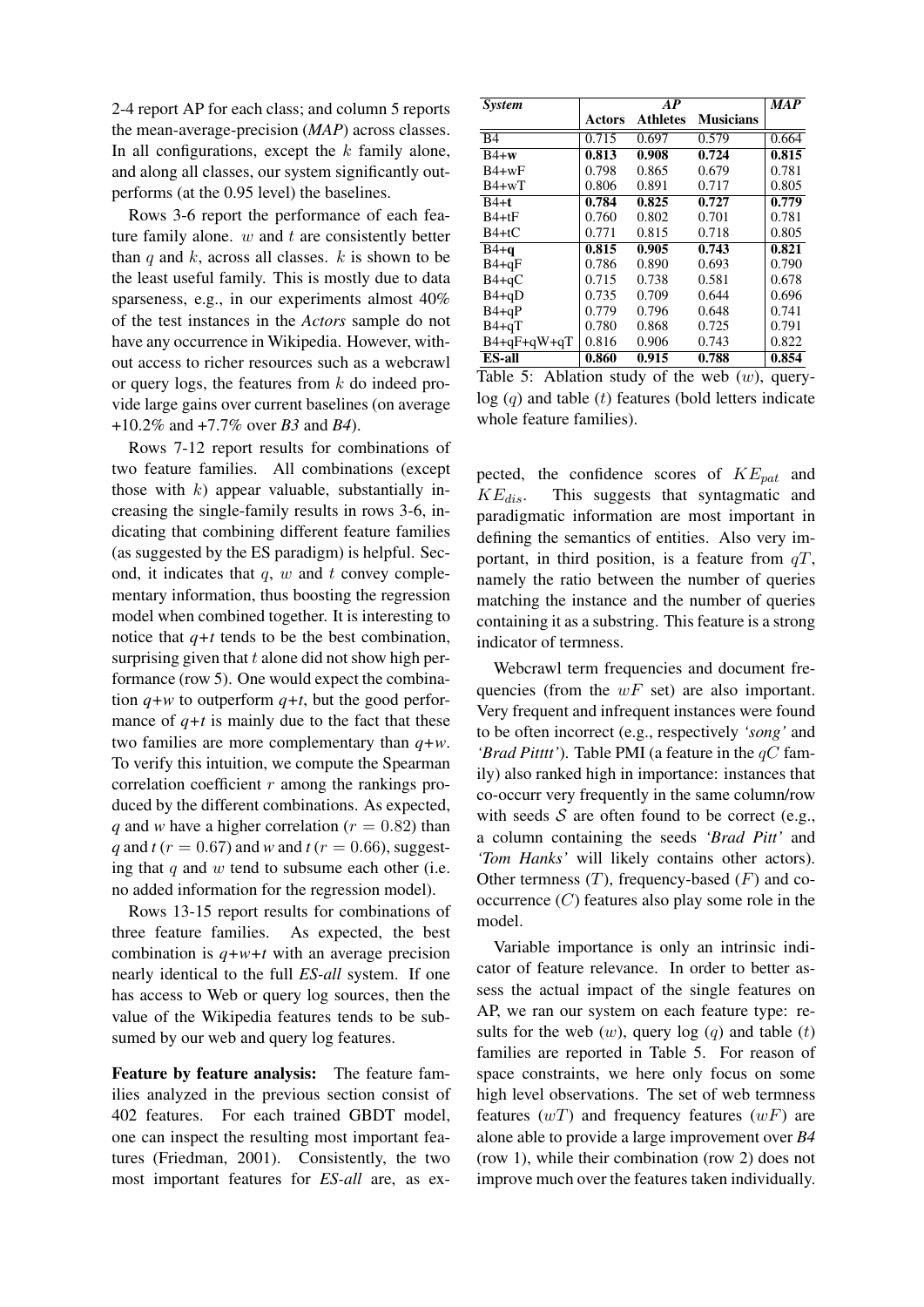|                                  |                                           | Seed instances for $KE_{dis}$             |                      |                                  |                                   |  |  |
|----------------------------------|-------------------------------------------|-------------------------------------------|----------------------|----------------------------------|-----------------------------------|--|--|
| <b>Actors</b>                    |                                           | <b>Athletes</b>                           |                      |                                  | <b>Musicians</b>                  |  |  |
| Jodie Foster                     | <b>Bob Gibson</b>                         | Jared Allen                               | <b>Randy Moss</b>    | Rise Against the Machine         |                                   |  |  |
| Humphrey Bogart                  | Don Drysdale                              | Andres Romero                             | Peyton Manning       | Pink Floyd                       |                                   |  |  |
| <b>Anthony Hopkins</b>           | <b>Albert Pujols</b>                      | Kenny Perry                               | Jerry Rice           | Spice Girls                      |                                   |  |  |
| Katharine Hepburn                | Yogi Berra                                | Martin Kaymer                             | Robert Karlsson      | <b>Pussycat Dolls</b>            |                                   |  |  |
| Christopher Walken               | Dejan Bodiroga                            | Alexander Ovechkin                        | Gheorghe Hagi        | The Beatles                      |                                   |  |  |
| Gene Hackman                     | Allen Iverson                             | Shea Weber                                | Marco Van Basten     | Iron Maiden                      |                                   |  |  |
| Diane Keaton                     | Yao Ming                                  | Patrick Roy                               | Zinedine Zidane      | John Lennon                      |                                   |  |  |
| <b>Edward Norton</b>             | Tim Duncan                                | Alexei Kovalev                            | Roberto Baggio       | <b>Frank Sinatra</b>             |                                   |  |  |
| Robert Duvall                    |                                           |                                           |                      | Led Zeppelin                     |                                   |  |  |
| <b>Hilary Swank</b>              |                                           |                                           |                      | Freddie Mercury                  |                                   |  |  |
| Seed instances for $KE_{pat}$    |                                           |                                           |                      |                                  |                                   |  |  |
| <b>Actors</b>                    |                                           | <b>Athletes</b>                           |                      | <b>Musicians</b>                 |                                   |  |  |
| Dennis Hopper - The Good Life    |                                           | Dallas cowboys - Julius Crosslin          |                      | Kevin Brown - Corndaddy          |                                   |  |  |
| Tom Hanks - The Terminal         |                                           | New york Giants - Plaxico Burress         |                      | Barry Gibb - The Bee Gees        |                                   |  |  |
| Julia Roberts - Mona Lisa Smile  |                                           | Philadelphia Eagles - Danny Amendola      |                      |                                  | Patty Smyth - Scandal             |  |  |
| Kevin Bacon - Footloose          |                                           | Washington Redskins - Rock Cartwright     |                      |                                  | Dave Matthews - Dave Mathews Band |  |  |
| Keanu Reeves - The Lake House    |                                           | New England Patriots - Laurence Maroney   |                      |                                  | Gwen Stefani - No Doubt           |  |  |
| Marlon Brando - Don Jaun Demarco |                                           | Buffalo Bills - Xavier Omon               |                      |                                  | George Michael - Wham             |  |  |
|                                  | Morgan Freeman - The Shawshank Redemption | Miami Dolphins - Ernest Wilford           |                      | Mark Knopfler - Dire Straits     |                                   |  |  |
| Nicole Kidman - Eyes Wide Shut   |                                           | New York Jets - Chansi Stuckey            |                      | Brian Jones - The Rolling Stones |                                   |  |  |
| Al Pacino - The Godfather        |                                           |                                           |                      | Pete Shelley - Buzzcocks         |                                   |  |  |
| Johnny Depp - Chocolat           |                                           |                                           |                      |                                  |                                   |  |  |
| Halle Berry - Monster's Ball     |                                           |                                           |                      |                                  |                                   |  |  |
|                                  |                                           | 10-best ranked instances in one test fold |                      |                                  |                                   |  |  |
| <b>Actors</b>                    |                                           | <b>Athletes</b>                           |                      | <b>Musicians</b>                 |                                   |  |  |
| <b>Gordon Tootoosis</b>          | Ron Randell                               | <b>Rumeal Robinson</b>                    | <b>Todd Warriner</b> | Colin Newman                     | Wu-tang Clan                      |  |  |
| Rosalind Chao                    | Alimi Ballard                             | <b>Jeff Mcinnis</b>                       | Hong-chih Kuo        | <b>Ghost Circus</b>              | Tristan Prettyman                 |  |  |
| John Hawkes                      | Fernando Lamas                            | <b>Ahmad Nivins</b>                       | Leon Clarke          | Ray Dorset                       | <b>Top Cats</b>                   |  |  |
| Jeffrey Dean Morgan              | <b>Bruno Cremer</b>                       | Carlos Marchena                           | <b>Josh Dollard</b>  | <b>Plastic Tree</b>              | *Roseanne                         |  |  |
| George Macready                  | Muhammad Bakri                            | Chad Kreuter                              | Robbie Alomar        | *Doomwatch                       | John Moen                         |  |  |

Table 6: Listing of all seeds used for  $KE_{dis}$  and  $KE_{pat}$ , as well as the top-10 entities discovered by *ES-all* on one of our test folds.

This suggests that  $wT$  and  $wF$  capture very similar information: they are indeed highly correlated  $(r = 0.80)$ . Rows 5-7 refer to web table features: the features  $tC$  outperform and subsume the frequency features  $tF$  ( $r = 0.92$ ). For query log features (rows 8-14), only  $qF$ ,  $qP$  and  $qT$  significantly increase performance. Distributional and co-occurrence features  $(qD \text{ and } qC)$  have very low effect, as they are mostly subsumed by the others. The combination of  $qF$ ,  $qP$  and  $qT$  (row 14) performs as well as the whole *q* (row 8).

Experiment conclusions: From our experiments, we can draw the following conclusions:

- 1. Wikipedia features taken alone outperform the baselines, however, web and query log features, if available, subsume Wikipedia features;
- 2. q, t and w are all important, and should be used in combination, as they drive mostly independent information;
- 3. the syntagmatic and paradigmatic information conveyed by the two extractors are most relevant, and can be significantly boosted by adding frequency- and termness-based features from other sources.

# 5 Conclusions and Future Work

In this paper, we presented a general information extraction framework, called Ensemble Semantics, for combining multiple sources of knowledge, and we instantiated the framework to build a novel ML-based entity extraction system. The system significantly outperforms state-of-the-art ones by up to 22% in mean average precision. We provided an in-depth analysis of the impact of our proposed 402 features, their feature families (Web documents, HTML tables, query logs, and Wikipedia), and feature types.

There is ample directions for future work. On entity extraction, exploring more knowledge extractors from different sources (such as the HTML tables and query log sources used for our features) is promising. Other feature types may potentially capture other aspects of the semantics of entities, such as WordNet and search engine click logs. For the ranking system, semi- or weakly-supervised algorithms may provide competing performance to our model with reduced manual labor. Finally, there are many opportunities for applying the general Ensemble Semantics framework to other information extraction tasks such as fact extraction and event extraction.